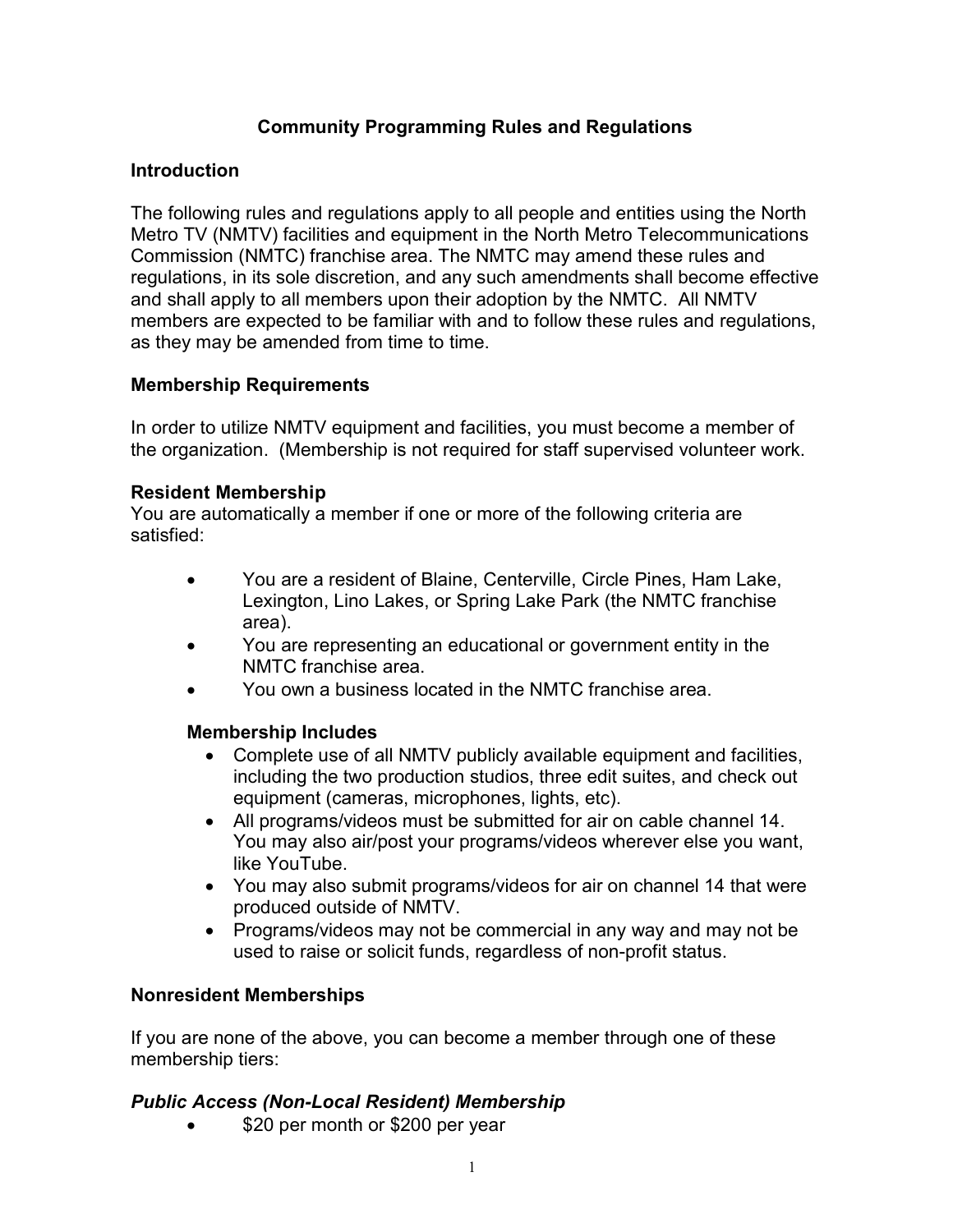## Membership Includes

- Complete use of all NMTV publicly available equipment and facilities, including the two production studios, three edit suites, and check out equipment (cameras, microphones, lights, etc).
- All programs/videos must be submitted for air on cable channel 14. You may also air/post your programs/videos wherever else you want, like YouTube.
- You may also submit programs/videos for air on channel 14 that were produced outside of NMTV.
- Programs/videos may not be commercial in any way and may not be used to raise or solicit funds, regardless of non-profit status.

# Fundraising/Non-Profit Membership

- Local organization: \$100 per month or \$1,000 per year
- Non-local organization: \$300 per month or \$3,000 per year

# Membership Includes

- Includes complete use of all NMTV publicly available equipment and facilities, including the two production studios, three edit suites, and check out equipment (cameras, microphones, lights, etc).
- Programs/videos may be used to raise or solicit funds, providing the organization is a non-profit entity (ST3 must be provided for proof of non-profit status).
- Programs/videos cannot air on cable channel 14, but may be posted on YouTube, Facebook, your website, or anywhere else you like.

## Commercial Membership

- Local resident or organization: \$250 per month or \$2,500 per year
- Non-local resident or organization: \$600 per month or \$6,000 per year

## Membership Includes

- Includes complete use of all NMTV publicly available equipment and facilities, including the two production studios, three edit suites, and check out equipment (cameras, microphones, lights, etc).
- Programs/videos may be used to advertise, sold, or otherwise used commercially.
- Programs/videos cannot air on cable channel 14, but may be posted on YouTube, Facebook, your website, or anywhere else you like.

# **Scheduling**

Due to the limited amount of equipment and staff time available to NMTV members, the following priorities and limits have been set:

1. All equipment is scheduled on a first-come, first-served non-discriminatory basis. Certified individuals may make reservations up to two (2) months in advance.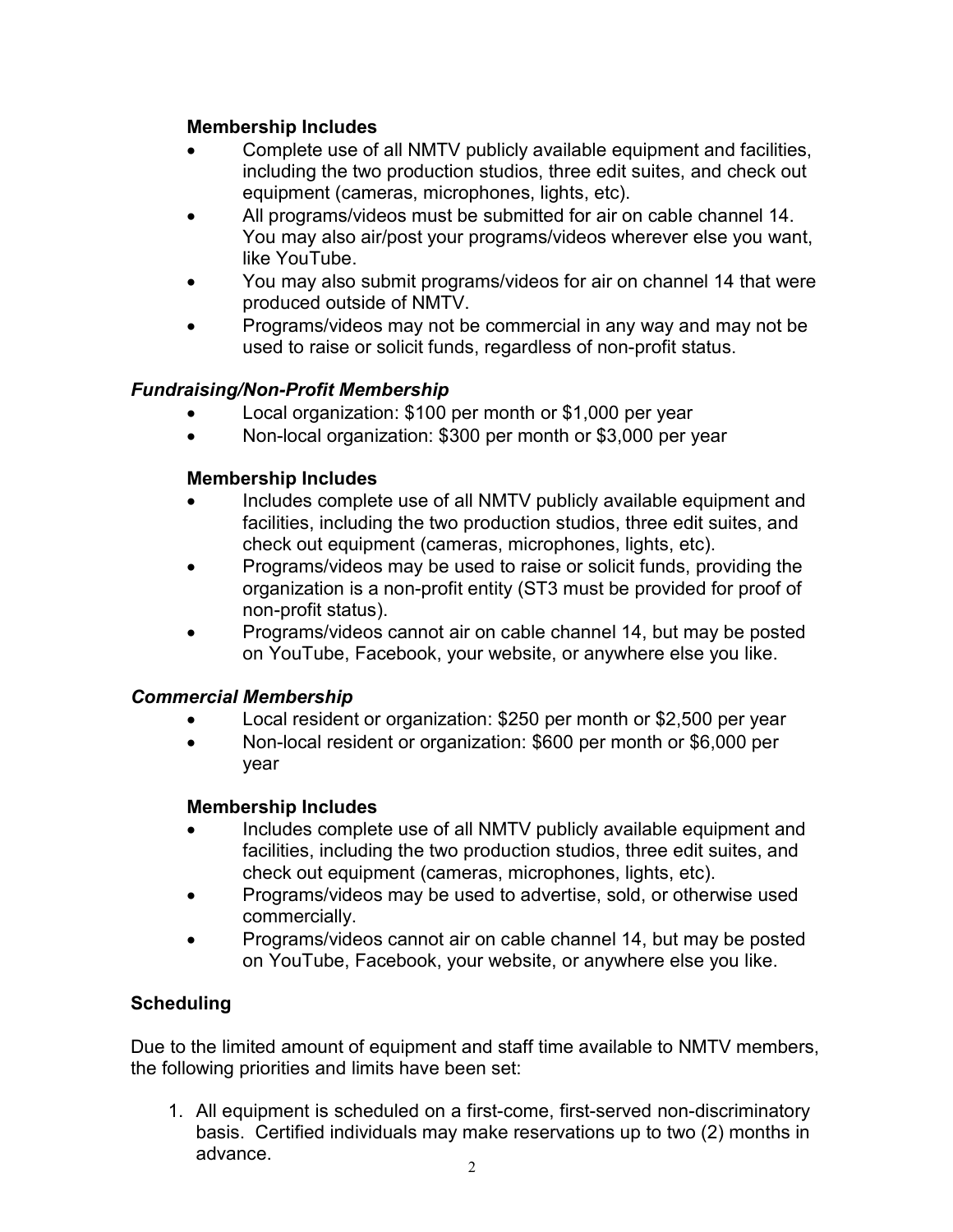2. Maximum amount of time for which equipment may be reserved by an individual or group:

| Studio:             | (6) hours per week  |
|---------------------|---------------------|
| Editing:            | (12) hours per week |
| Portable Equipment: | (48) hours per week |

- 3. NMTV members may use equipment beyond their reserved time if no one else has time reserved in the following time block, upon staff approval.
- 4. NMTV members may get time in addition to their weekly allowance if they call no more than a day in advance, and it is available.

### **Certification**

1. An NMTV member must be certified as proficient with NMTV production equipment before being allowed to check out portable equipment or schedule studio or editing time.

There are two ways to become certified:

- Take one of NMTV's regularly scheduled classes; or
- Make an appointment with NMTV staff and demonstrate proficiency
- 2. If an individual has not used NMTV equipment within a year prior to requested usage, they must be re-certified.
- 3. The NMTV member checking out equipment will be responsible for that equipment.

### Reserving Equipment

- 1. All equipment must be reserved at least 24 hours (but not longer than two months) prior to its intended use. Exceptions to reservation deadlines will require approval of NMTV staff.
- 2. Members should call if they will be more than 15 minutes late for their appointment. Failure to call may result in the room/equipment being assigned to another member.
- 3. Members must adhere to all scheduled reservation time. Failure to adhere to reservation time limits may, without prior notification, result in the following disciplinary action being taken:

First Offense-<br>
A verbal warning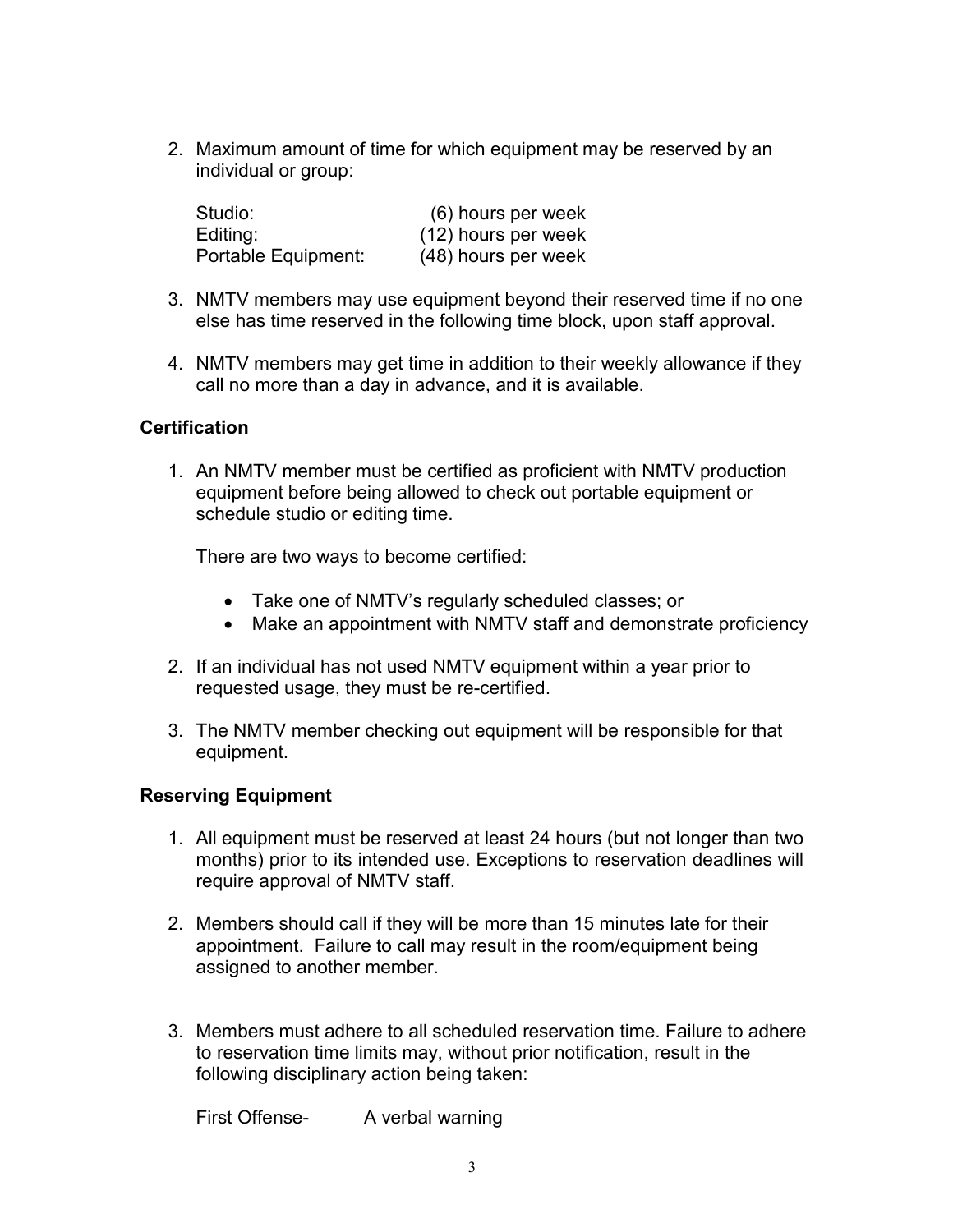| Second Offense- | A written warning signed by a member of the NMTV<br>staff and the member                       |
|-----------------|------------------------------------------------------------------------------------------------|
| Third Offense-  | A 30-day suspension if the offense is within 90 days<br>of a written warning                   |
| Fourth Offense- | A 90-day suspension if the offense is within 90 days<br>of the last day of a 30-day suspension |

### Use of Equipment

- 1. Members are expected to use all NMTV equipment with care and are responsible for all lost equipment and damage to the equipment except for normal wear and tear.
- 2. Public Access level members may only use the equipment to produce non-commercial programming and data files, regardless of format or technology for: (i) cablecasting, webstreaming, displaying or other transmission, regardless of format or technology, on the community access channels, the internet,oranNMTVwebsite;or(ii)storage,uploading,hostingand/orplaybacko nNMTV media devices. Commercial membership rates will be charged if it is found that the equipment has been used for profit making or noncommunity programming purposes.
- 3. NMTV equipment is not to be interfaced with any other equipment without prior approval of the NMTVC staff.
- 4. NMTV equipment is to be operated only by certified members. Persons not certified are prohibited from using the equipment.
- 5. There is to be no unauthorized repair of equipment by a member. Any damage to NMTV equipment or facilities must be promptly reported.
- 6. The charge to the member for any lost or damaged equipment will be determined on a replacement cost or parts and labor basis, as appropriate by NMTV staff.
- 7. When at NMTV on community television business, members will confine themselves to designated programming areas. Phones are to be used only with permission.
- 8. Prior to their attendance at certification classes, members under the age of 18 must have a Parental Responsibility Form signed by an adult who agrees to assume responsibility for the minor's use, before they will be allowed to use any equipment. Anyone under the age of 16 must have a parent accompany them to introductory class or meeting.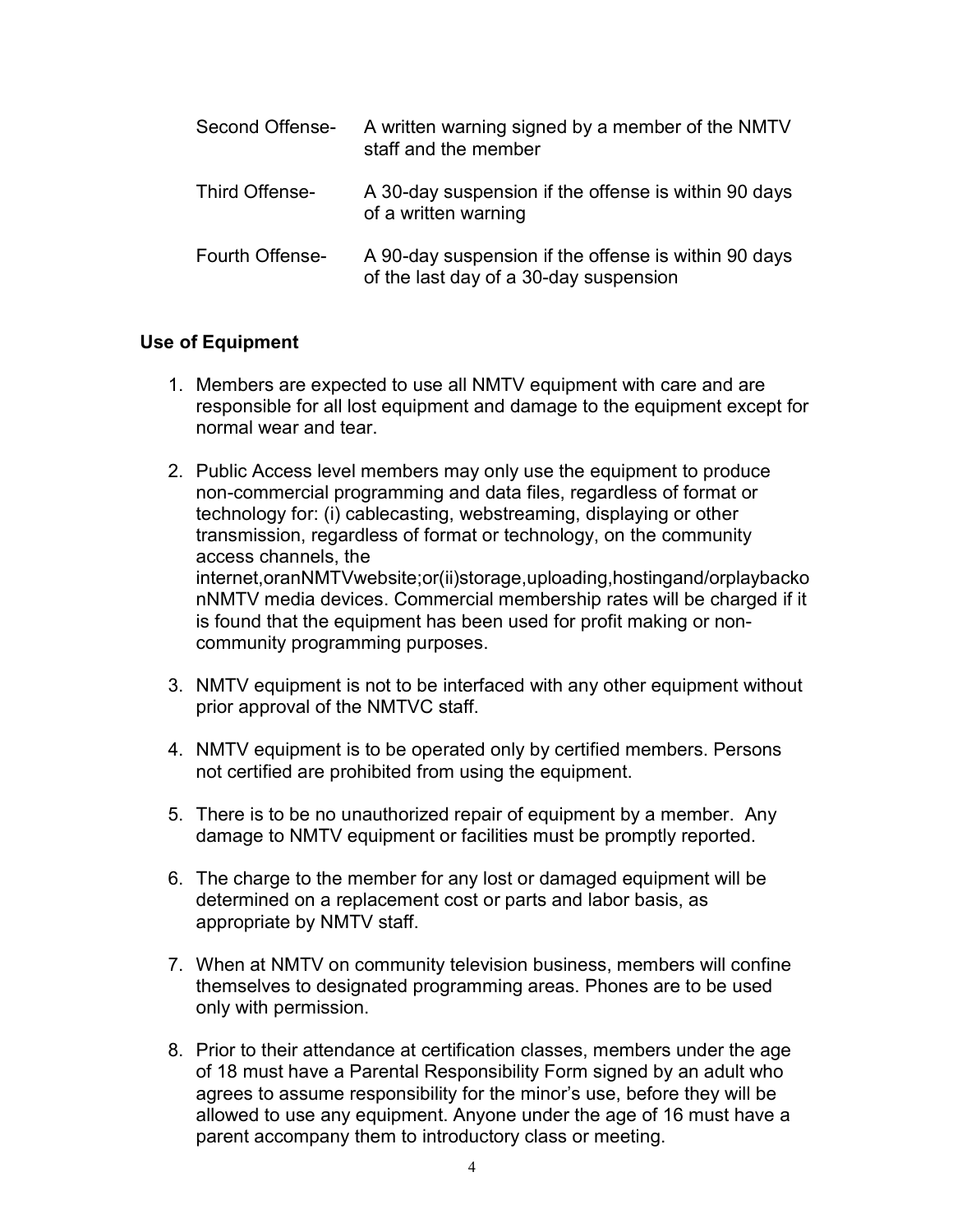- 9. An adult must be present and sign an Equipment Responsibility Form when anyone under the age of 16 is using the studio or checking out portable equipment.
- 10. It is expected that use of NMTV equipment or facilities will result in media or a data file that can be cablecasted or transmitted on a community access channel in the NMTC franchise area, stored on a NMTV media device, and/or webstreamed, uploaded, downloaded, displayed or otherwise transmitted on any NMTV website(s) and the internet. Any media and data files completed must be submitted for cablecasting, webstreaming or other transmission by NMTV or downloading by the public, and all members must provide NMTV with necessary and appropriate rights, licenses, clearances, and authorizations to perform such cablecasting, webstreaming, hosting, uploading, downloading or transmission, regardless of the format or technology utilized. By using NMTV's equipment and facilities, acknowledging these rules and policies and/or executing these rules and policies, a member grants: (i) the public the right to download a member's media or data file from the Internet and/or any website or media device owned or operated by NMTV; and (ii) NMTV and its staff any necessary or appropriate right, license and /or authorization to upload and download a member's data files and media from a website, media storage device or the Internet and to cablecast, webstream or otherwise transmit a member's media or data files on a video channel, cable system, website and/or the Internet, regardless of the technology or format utilized. Members shall remain solely responsible for obtaining all necessary rights, licenses, releases and authorizations for all content included in their media and data files. This provision is waived for Non-Profit and Commercial membership levels.

### Portable Equipment

- 1. Members may request an equipment checklist when checking equipment out. The member will be held responsible for all the equipment on this list.
- 2. Members should never identify themselves as a NMTV employee when using equipment.
- 3. All checked out equipment is the sole responsibility of the signed member. The individual checking out the equipment, must also be the individual returning the equipment, unless alternate arrangements are made at the time of checkout. Only certified members can check out or return equipment.

## Studio and Editing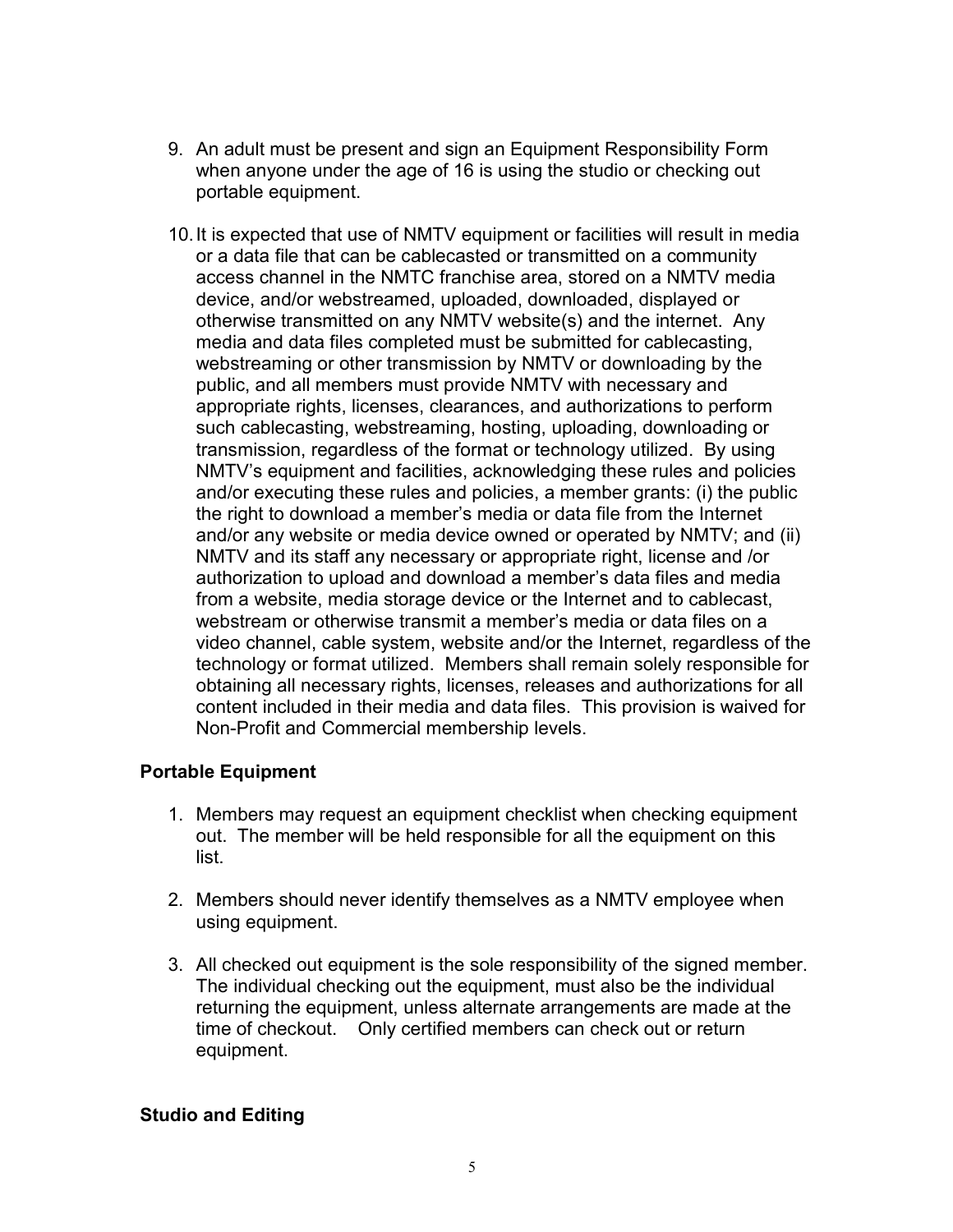- 1. Members are required to check in and check out with staff and must sign a Responsibility Form before using the studio or editing equipment.
- 2. The studio and editing suites must be put in order before checkout time.
- 3. Props, sets, costumes, etc. may be stored at NMTV with approval of staff, but they may be made available to other members.
- 4. NMTV assumes no responsibility for any props stored at their facilities.
- 5. Copyrighted and trademarked items, logos, organizational symbols, emblems and other materials or works of authorship may not be used without permission of the owners.
- 6. Studios and editing suites must be vacated no later than NMTV's posted closing time.

#### Storage Media

- 1. All portable hard drives and other media/data storage devices provided by NMTV must stay in the building except when checked out with the portable equipment.
- 2. Files stored on NMTV hard drives may be erased after four months of inactivity. It is the member's responsibility to know this date and to contact staff if they feel an extension is needed.
- 3. Blank DVDs and thumbdrives will be available for sale by NMTV.

### Completed Programs

1. All content is the responsibility of the producer. However, NMTV reserves the right to view any program or data file to determine whether the theme and content of the program/data file are consistent with the description of the program/data file provided by the producer member and to determine whether the program/data file violates any NMTV rules. If it is determined that any of the rules are violated, the member will be asked to remove the portion(s) of the program/data file which would constitute the violation.Ifthememberrefusestoremovethematerialwhichconstitutestheviola tion,the program/data file will not be stored, hosted, cablecast, webstreamed, uploaded or otherwise transmitted by NMTV and the producer will be required to pay the appropriate rates for a Commercial Membership.

The member may request a review of NMTV's decision by the NMTC. Upon approval of the NMTC, the member's program and/or data/file will be stored on NMTV media devices, cablecast, webstreamed, hosted or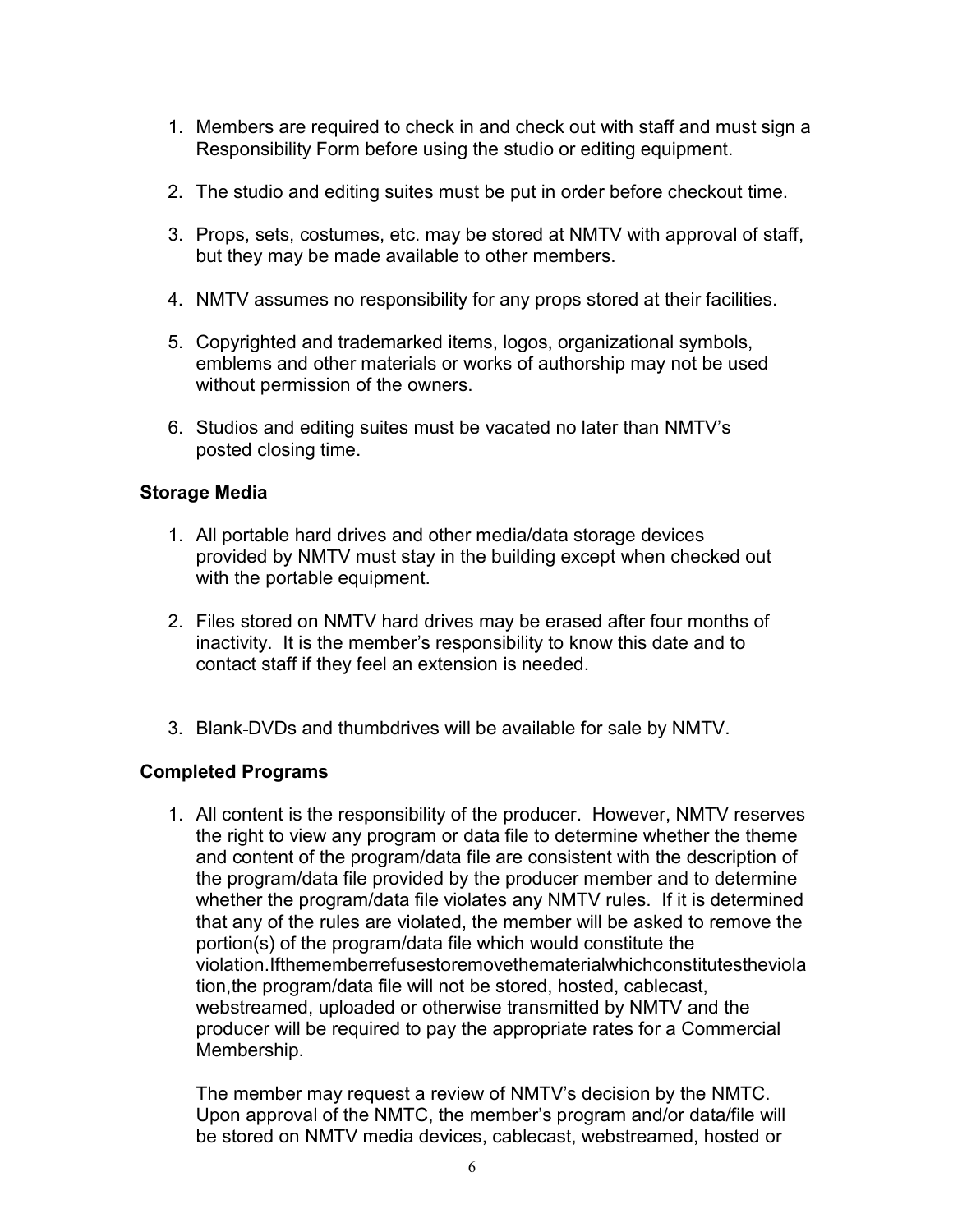transmitted, as appropriate. The viewing of a program or data file by NMTV or the NMTC will not relieve the member from any responsibility for the content of the program or data file.

- 2. The program must be technically suitable for cable casting, webstreaming, storage, uploading, downloading and/or hosting, as determined solely by NMTV staff, and a member must fill out a compliance form before a program can be cablecast, stored, hosted, webstreamed, uploaded, downloaded or otherwise transmitted by NMTV.NMTV staff will inform members of any required technical specifications for programming and data files. NMTV may, in its sole discretion, alter the format of a program/data file to make it compatible with technology used by NMTV or to address signal quality issues. Members understand and agree such action shall not make NMTV or the NMTC responsible for the content of a program, composition, performance, data file or work of authorship.
- 3. All media and data files must be accurately timed. Media and data files may be pulled from playback or transmission if inaccurate times are given, resulting in "dead" air.
- 4. Media delivery and return is the responsibility of the NMTV member. NMTV does not provide long term media storage. Tapes/DVDs/storage devices must be retrieved by the member within 90 days o drop-off or they will be recycled or thrown away.
- 5. Upon determination by the NMTV Executive Director that the media offered by a member may offend some viewers and may not be appropriate for young viewers due to mature content, the following announcement may precede and/or appear during breaks in cablecast, webstreaming, downloading or other transmission of said media:

"The following program is considered to be of a mature theme and therefore may be considered to be offensive to some viewers. Viewer/parental discretion is recommended."

The NMTC reserves the right to schedule the transmission, playback, uploading, hosting and/or webstreaming of programs/data files at the discretion of staff.

6. In the event of poor technical quality that is not severe enough to result in the prevention of cablecasting, webstreaming, uploading, downloading,hostingorothertransmission,butmaycauseviewerconcern,thef ollowing announcement might be shown prior to the program/data file with additional information as to the specific problem during breaks in the program:

"The viewer may find the technical quality of some portions of the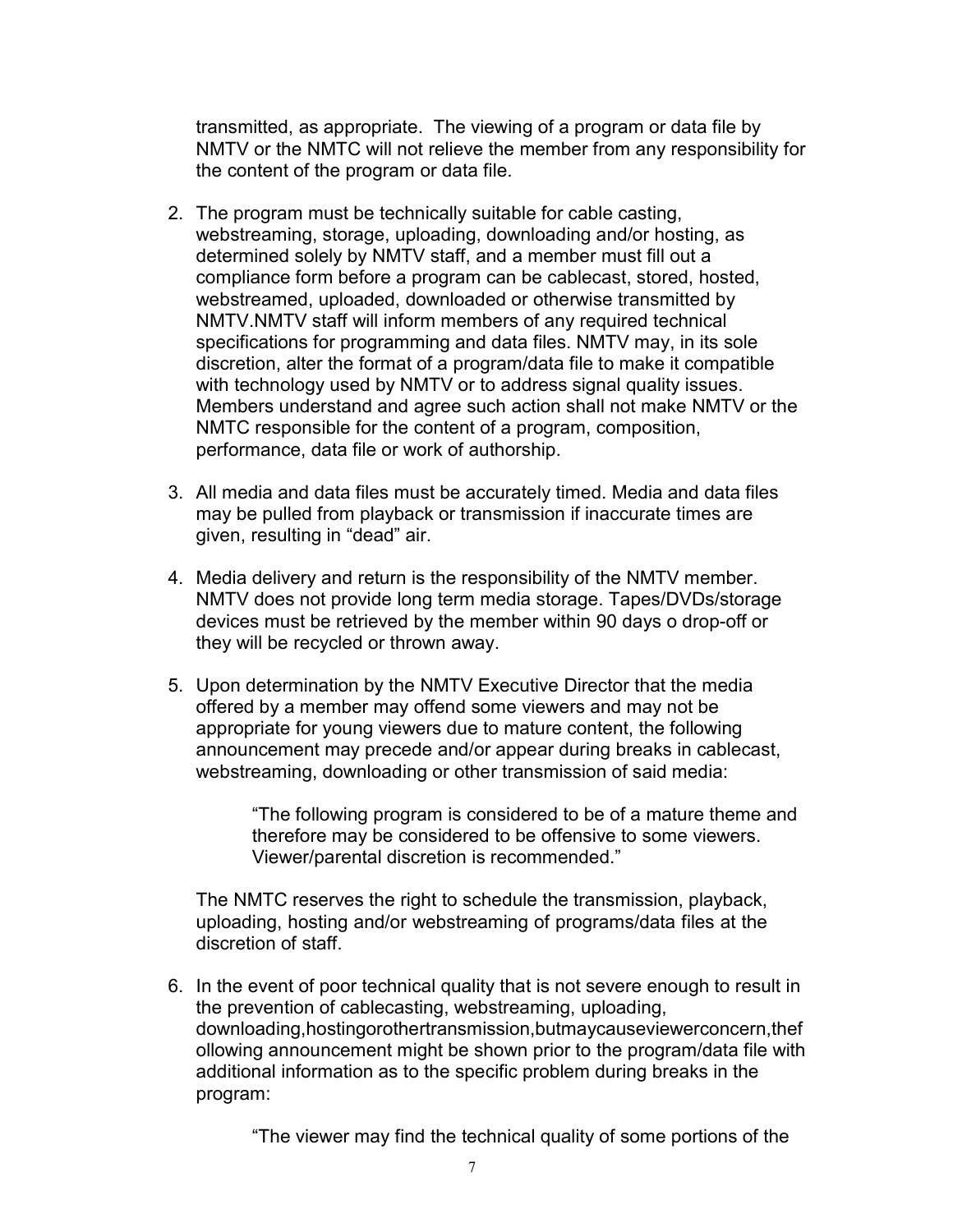following program unsatisfactory."

- 7. All members are required to make all necessary arrangements with NMTV and obtain required clearances from broadcast stations, networks, sponsors, music and licensing organizations, performers' representatives, authors, composers, and any and all other persons or entities as may be necessary to transmit, cablecast, host, upload, download, and/or webstream the member's program material/data file over or on the community channels, the cable system, an NMTV website and/or the **Internet**
- 8. Program producer(s) shall be fully responsible for any disputes arising out of the program/data file contents to be produced, including infringements of copyrighted materials. Although very rare, it is possible that in the production of program(s) laws may be violated or injury may be caused. Since the producer(s)/data file(s) will be in control of the production, and the NMTC and its Member Cities will not assume any control of the production, it is necessary that producer(s) take full responsibility for the production of program(s)/data file(s).Producer(s) shall agree to indemnify and hold harmless the NMTC and its Member Cities (including their employees, agents, directors or officers) from any liability, death or bodily injury, costs, damages, penalties, losses, fees or other injury (including cost of defense) which may result from any production.
- 9. NMTV shall prohibit the presentation of programming involving the following:
	- Any unlawful lottery or gift enterprise material Any promotion, contest, or other program that involves the elements of prize, chance, and consideration or any program declared an unlawful lottery under local, state or federal law.
	- Obscene material

Any material which the average person, applying contemporary community standards finds the dominant theme of the material taken as a whole appeals to prurient interests or any material defined as obscene under applicable local, state ,or federal laws.

- Advertising material Any material designed to promote the sale of commercial products or services, or the solicitation of donations, remuneration, or barter. This prohibition does not apply to sponsorships that satisfy the criteria set forth below.
- Defamatory Material Any material used to slander or libel any individual or group.

10. Sponsorships will be defined as money, goods, or services provided to a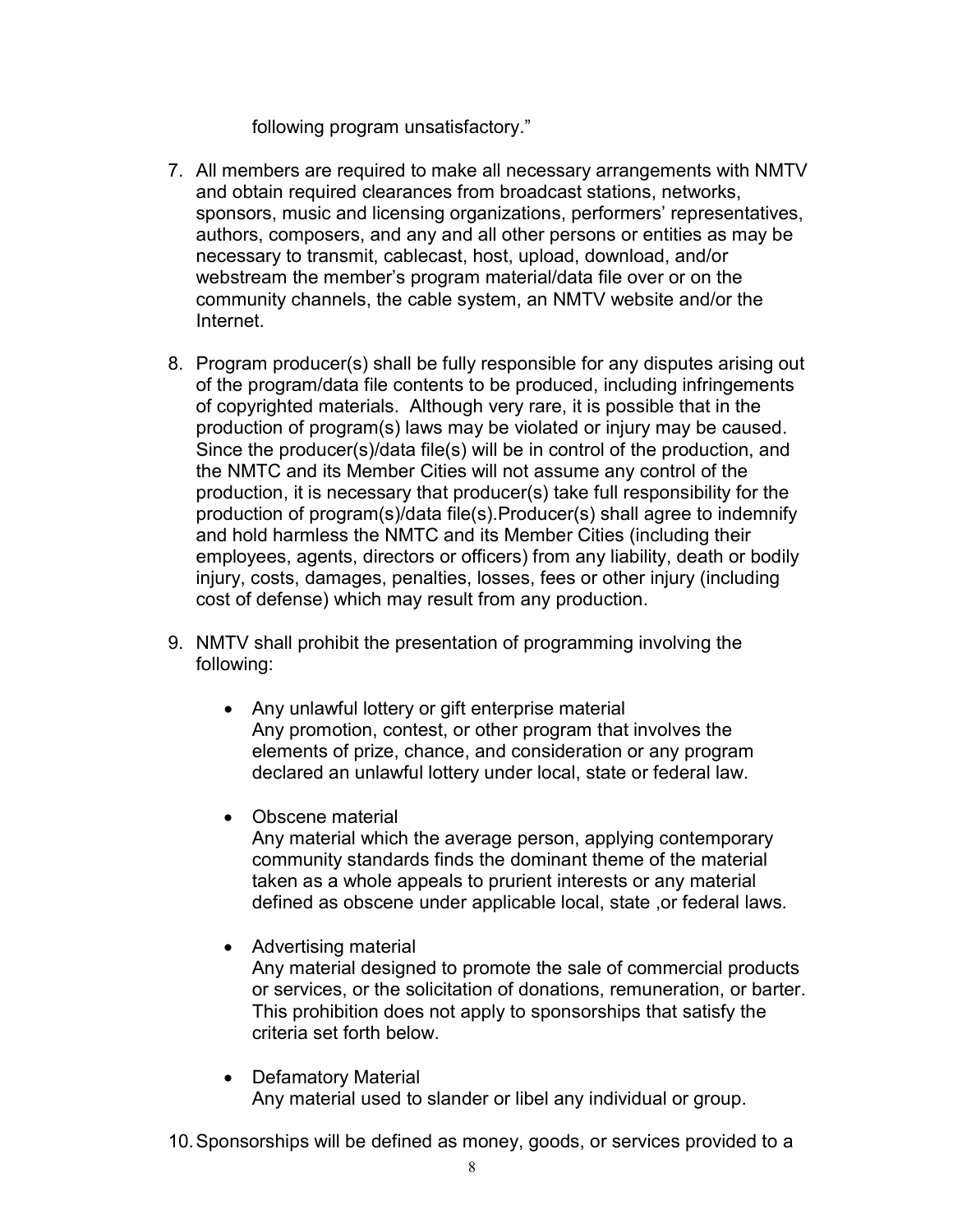program producer by a third party, other than the NMTC or NMTV, for which acknowledgment is made at the end of the program. Such sponsorship is not to be a direct payment to the producer for his/her time. Any acknowledgment of sponsorships may include only the name and/or logo of the sponsor, website/uniform resource locator (url) address, telephone number, physical address, email address, and/or picture of the sponsor with a statement such as: "This program was made possible (in part) by (3M of Minnesota.)"Each sponsor can receive one acknowledgement per program. Each acknowledgment shall last no more than ten (10) seconds. There can be no more than a total of one minute of sponsorship spots per program. A program producer shall ensure that it has obtained all necessary authorizations from a sponsor for the use of the sponsor's name, address, and/or intellectual property (e.g., copyrighted materials, trademarks and service marks) in a sponsorship acknowledgement, from any underlying rights holders (e.g., copyright holders of images included in a sponsorship acknowledgement), and from any persons pictured or depicted in an acknowledgement. Upon request, a program producer shall furnish NMTV staff with evidence that all necessary authorizations have been obtained and NMTV staff may determine whether the proffered evidence is adequate, its sole discretion. The content of a sponsorship acknowledgement is subject to the rules, requirements, limitations, policies, remedies and indemnification provisions set forth in these Community Programming Rules and Regulations. NMTV may refuse to transmit, cablecast, host, upload, download, and/or webstream a member's program material/data file over or on the community channels, the cable system, an NMTV website and/or the Internet if the program material/data file contains a sponsorship acknowledgement (or other material) that does not satisfy the requirements herein. A member may appeal NMTV's decision to the NMTC as provided in these rules and regulations.

The program and sponsorship credit may not contain comparative or qualitative language about the sponsor or its product or services; may not mention price; and may not include any content the purpose of which is to motivate a viewer to purchase a service or product.

Programs may not prominently feature logos outside of sponsorship acknowledgements. Incidental display of logos, such as those that appear in the background of a street shot or sporting event may be allowed at the discretion of NMTV staff.

- 11. NMTV will not edit, or alter in any way, the content of any media submitted for cablecast, webstreaming, hosting, uploading, downloading, storage on a NMTV media device or transmission on the community channels, the Internet or a NMTV website. Any editing that is required in order to comply with these rules must be done by the member.
- 12. Every effort will be made to play back, transmit, upload and/or webstream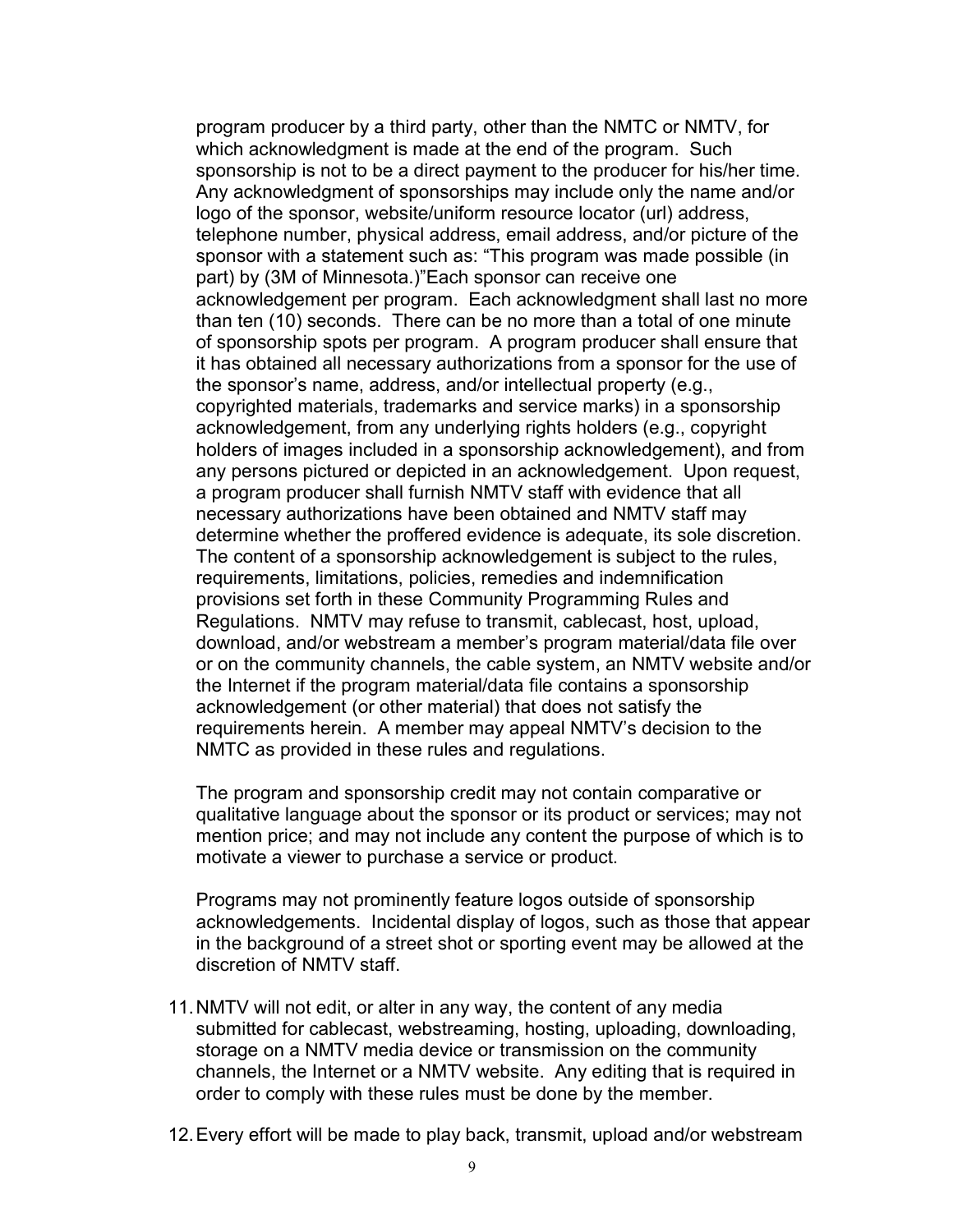a program/data file at a requested time but the time cannot be guaranteed.

- 13. Series programming may be scheduled in the following manner:
	- Members must sign a series contract, if the program is to play at the same time, on the same day, each week.
	- The series contract may allow the member's program to play once a week, in the same timeslot, for a period of one year.
	- Providing compliance with the Series Contract, and dependent on space availability, one weekly playback spot per program can be guaranteed.
	- The contract will require a certain number of programs be submitted each month.
	- If a member violates the contract, their time-slot will be made available to other members.
	- When a contract is up for renewal, the time-slot becomes available to other members.
	- If no other member requests the time-slot, the previous member can renew their series contract for an additional year.
	- Nosinglememberormemberorganizationcancontractformorethant hreeseries spots at any one time.
	- Programs must be in the possession of programming staff at least24hoursbeforetheycanbe scheduled for playback.
- 14. Programs meeting all guideline criteria will be played on the community channel at least once, will be webstreamed at least once and/or uploaded and hosted on an NMTV website, at the discretion of NMTV staff.
- 15. Staff may play, transmit, webstream or otherwise display or perform any program or data file submitted for playback any number of times at their discretion.
- 16. Media/data files that have not been produced with NMTV equipment must be submitted for playback, transmission, storage, hosting, uploading, downloading and/or webstreaming by a system resident. Non-residents must either be station members in good standing or have a local (resident) sponsor for their media/data file before it can be scheduled for playback, transmission, webstreaming, uploading, downloading, hosting and/or storage.

## Suspension of NMTC Privileges

Unless otherwise stipulated, three (3) violations of the above rules and regulations will result in a loss of all access privileges for up to one (1) year. A single violation of the more serious rules and regulations per the Executive Director's discretion may result in immediate suspension of all privileges for up to six (6) months. Failure to deal with the staff in a straight-forward, truthful and